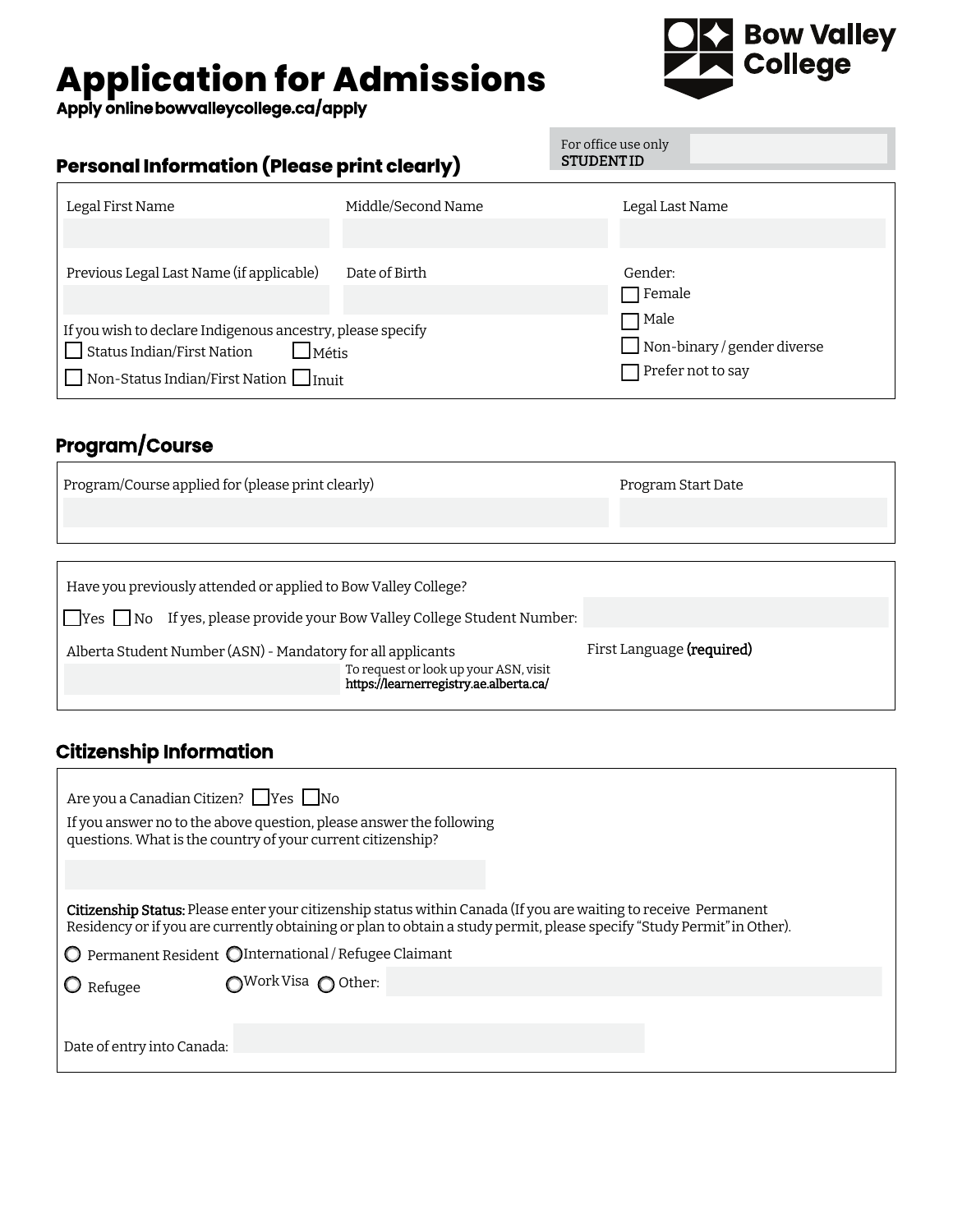# Sur Valley<br>Sur College

## **Applicant Contact Information**

|               | Mailing Address (this address will be used for all communication from the College) |                          |         |
|---------------|------------------------------------------------------------------------------------|--------------------------|---------|
| City          | Province/State                                                                     | Postal Code              | Country |
| Primary Phone | Alternative Phone                                                                  | Email Address (required) |         |

## **Academic History**

| High School / Secondary School |                |                     |            |
|--------------------------------|----------------|---------------------|------------|
| <b>Institution Name</b>        |                |                     | Start Date |
| City                           | Province/State | Country             | End Date   |
| Last Grade/Year Completed      |                | Credential Received |            |
|                                |                |                     |            |

#### **Post-Secondary Academic History (College/University)**

| <b>Institution Name</b>                                 |                                                           |         |                                         | <b>Start Date</b>      |
|---------------------------------------------------------|-----------------------------------------------------------|---------|-----------------------------------------|------------------------|
| City                                                    | Province/State                                            | Country |                                         | End Date               |
| Academic Title                                          |                                                           |         |                                         | Date Credential Issued |
| Highest Level Achieved: □ Certificate<br>$\Box$ Diploma | Applied Degree Masters<br>$yrs.$ Bachelor Degree Doctoral |         | Journeyman<br>$\Omega$<br>$\Box$ Other: |                        |

| <b>Domestic student application fee:</b> \$75 (Canadian funds only)       | Payment Methods Accepted:                                                        |  |
|---------------------------------------------------------------------------|----------------------------------------------------------------------------------|--|
| <b>International student application fee:</b> \$140 (Canadian funds only) | Visit our website for payment options:<br>bowvalleycollege.ca/student-resources/ |  |
| Application fee is non-refundable and non-transferable                    | financial-services/paying-your-fees                                              |  |